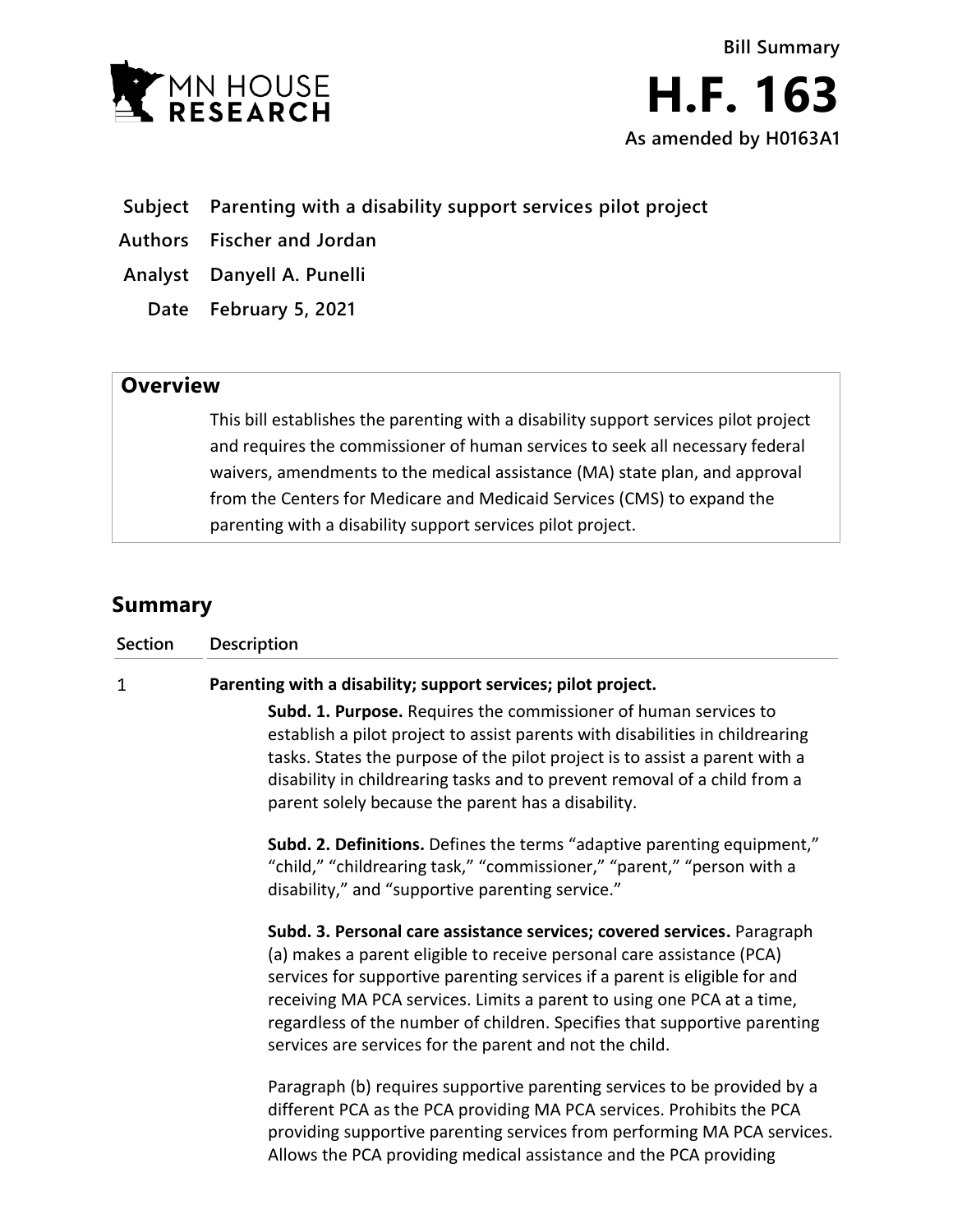#### **Section Description**

supportive parenting services to be scheduled to support the parent at the same time.

Paragraph (c) prohibits supportive parenting services from replacing MA PCA services. Does not count supportive parenting services toward a parent's 310 hours per month of MA PCA services.

Paragraph (d) limits a parent's supportive parenting services to 40 hours per month.

Paragraph (e), if the commissioner deems necessary, requires the commissioner to develop standards and training requirements for a provider of supportive parenting services.

**Subd. 4. Adaptive parenting equipment.** Makes a parent eligible for supportive parenting services eligible to receive adaptive parenting equipment. Requires the commissioner to develop a process for a parent to apply for adaptive parenting equipment, including an evaluation of the parent's adaptive parenting equipment needs.

**Subd. 5. Grants.** Paragraph (a) requires the commissioner to develop an application process for and award two-year state-funded grants to PCA provider agencies to provide supportive parenting services. Requires grant applicants to be an approved PCA provider agency.

Paragraph (b) requires the grantee to bill Department of Human Services (DHS) on the forms provided by and in a manner prescribed by the commissioner. Sets rates for supportive parenting services equal to MA PCA rates.

**Subd. 6. Report.** Within six months after the pilot project has concluded, or by January 1, 2022, whichever is earlier, requires the commissioner to submit a report on the pilot project to the chairs and ranking minority members of the legislative committees having jurisdiction over health and human services policy and finance. Lists the items the report must address.

**Subd. 7. Advisory committee.** Establishes the Parenting with a Disability Advisory Committee. Lists the membership of the committee. Requires the committee to elect a chair from among its members. Prohibits committee members from voting on a decision of the committee in which the member has a direct or indirect financial interest. Lists the duties of the advisory committee.